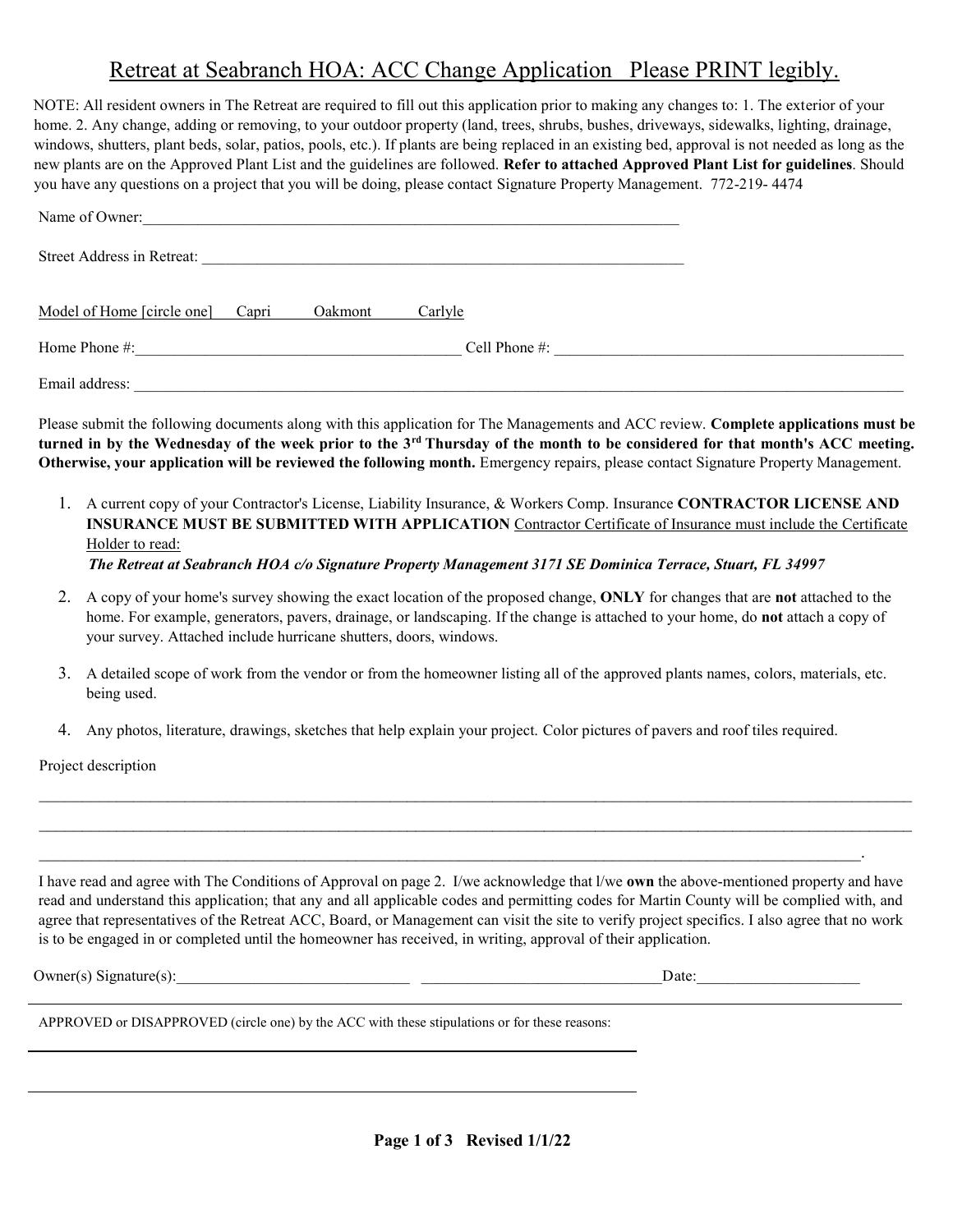## **Conditions of Approval & General Relevant Information**

The following are commonly requested changes and the conditions for approval that apply. For a more complete list consult our DOCUMENTS & RULES in your Document Book or Forms & Guidelines at www.retreatatseabranch.com.

**Only OWNERS**, not renters or guests, may apply for Architectural Control Committee [ACC] approvals.

HURRICANE SHUTTER replacements must be accordion-style, and white in color. County codes must be followed.

All SCREENING must be charcoal in color and all enclosure framing must be white.

WINDOWS -To eliminate physical window hurricane shutters, replacement windows must be hurricane-rated impact type, and conform in appearance, size and style to the windows they replace. Outside appearance of the white grid pattern must match original windows.

ROOF REPLACEMENT must go through the ACC committee. Approved replacement tile is Boral Concrete Roof Tiles, Galena style, colors- Carmel black antique IGQCS6202AA or Canyon Clay black antique IGQCS6201AA. Metal barrel roof tiles are also permitted. Colors and shapes must be similar to original roof tiles. For more information on these roof tiles, please contact management for other options.

REPLACEMENT DOORS must be hurricane-rated; the glass must be hurricane and impact-rated or the glass must be protected with a physical hurricane shutter mounted over the glass or other hurricane protection. Doors must be white.

THE RETREAT has an Approved Plant List attached to this form. It is suggested that you look at plant information online if you are unfamiliar with certain plants. Not every approved plant is right for every location or yard.

All Martin County Construction Permits must be displayed when work is ongoing.

Prior to any DIGGING, owner-residents must call 811 to have utility cables and lines marked. This prevents the owner from being liable for costs involved should one be broken. Also, you may need to call Signature Property Management at (772) 219-4474 to have your Irrigation sprinkler heads flagged so digging does not damage them, and so that your project doesn't adversely divert water. Homeowners are responsible for damages caused by their contractors, or work done on their property.

If you plan to cover your walkways with PAVER BLOCKS, use 1" thick blocks and the paver block footprint and pattern must match your driveway pavers color & size. Pavers within your rear screen enclosure may be different. Color pictures of pavers required with your application.

Effective in 2006 all water treatment equipment must be located in the garage. Any that were located outside prior to that need to be relocated inside the garage when they need to be replaced. They must drain into the home sewer system, and not drain their waste and chemicals onto the lawns and plants outside the house.

**A \$50 application deposit is required when you submit your application. This deposit is destroyed or returned after you notify Retreat Management that your project is complete, by sending in page 3 of the application, and after all approved changes are verified by the ACC Committee members. Final completion inspections will be done on the 2nd Thursday of every month. Resident need not be present. AGAIN, please complete and return page 3 to Signature Property Management when your project is completed.**

**In addition, a \$500 Common Area damage deposit is required for large projects that require any County Permits such as cement patios, screen enclosures, pools, generator installations, etc. This deposit is refundable as described above.**

If you request, ACC members can meet with you to help in planning your project. Notify Signature Property Management, and an ACC member will meet with you and help with your planning and options, including landscape choices.

**Page 2 of 3 Revised 1/1/22**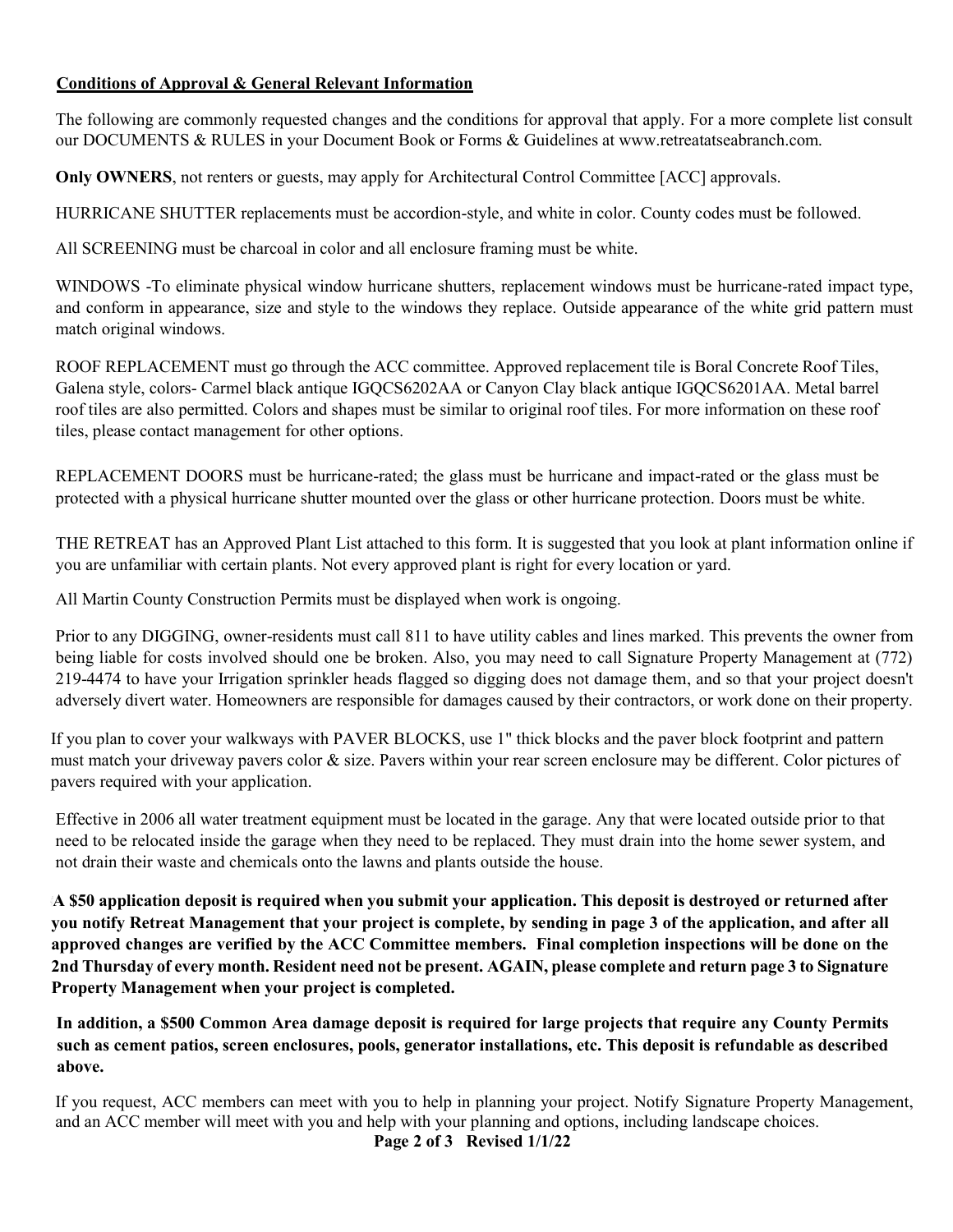# **Retreat at Seabranch HOA: ACC Notice of Completion of Project**

## **HOMEOWNER OBLIGATION**

**When all work has been completed**, this page must be returned to Management. The Property Manager or an ACC representative will inspect the project and check it against your application. When the work has been officially verified to be in compliance with the approved application, your deposit will be returned or destroyed.

|                                                | Date Completed: Phone: Phone: Phone: 2008. Phone: 2008. Phone: 2008. Phone: 2008. Phone: 2008. Phone: 2008. Phone: 2008. Phone: 2008. Phone: 2008. Phone: 2008. Phone: 2008. Phone: 2008. Phone: 2008. Phone: 2008. Phone: 200 |
|------------------------------------------------|--------------------------------------------------------------------------------------------------------------------------------------------------------------------------------------------------------------------------------|
|                                                |                                                                                                                                                                                                                                |
| COMMENTS:                                      |                                                                                                                                                                                                                                |
|                                                |                                                                                                                                                                                                                                |
|                                                |                                                                                                                                                                                                                                |
| FOR OFFICIAL HOA USE:                          |                                                                                                                                                                                                                                |
| □ Verified Complete and In Compliance          |                                                                                                                                                                                                                                |
| □ Issues Remain (see comments below)           |                                                                                                                                                                                                                                |
|                                                |                                                                                                                                                                                                                                |
| Signature of authorized Retreat Representative | Print Name                                                                                                                                                                                                                     |
| COMMENTS:                                      |                                                                                                                                                                                                                                |
|                                                |                                                                                                                                                                                                                                |
|                                                |                                                                                                                                                                                                                                |